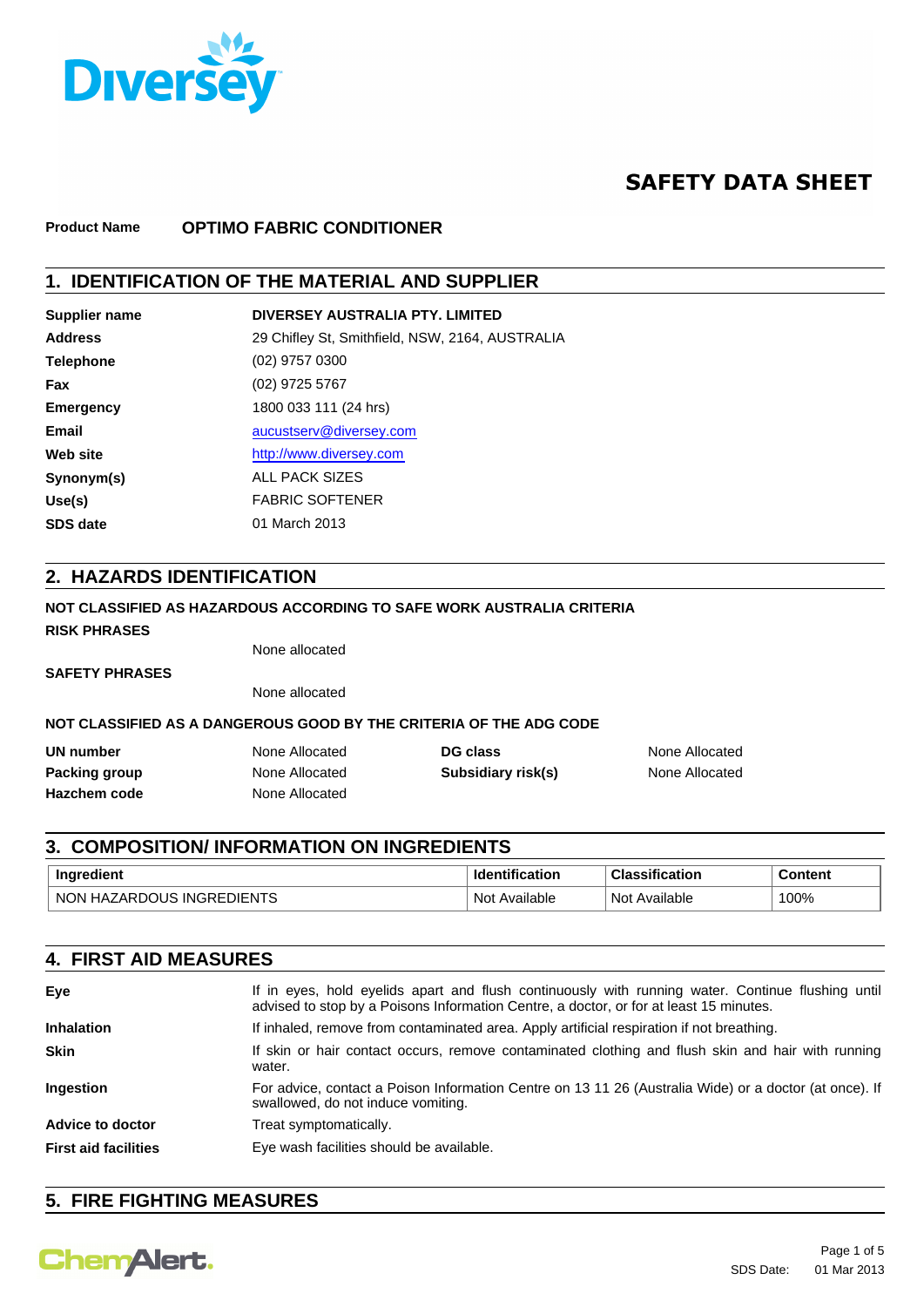#### **Product Name OPTIMO FABRIC CONDITIONER**

| <b>Flammability</b>  | Non flammable. May evolve toxic gases if strongly heated.     |
|----------------------|---------------------------------------------------------------|
| Fire and explosion   | No fire or explosion hazard exists.                           |
| <b>Extinguishing</b> | Use an extinguishing agent suitable for the surrounding fire. |
| <b>Hazchem code</b>  | None Allocated                                                |

### **6. ACCIDENTAL RELEASE MEASURES**

| <b>Personal precautions</b>      | Wear Personal Protective Equipment (PPE) as detailed in Section 8 of this SDS.                                                                                                 |  |
|----------------------------------|--------------------------------------------------------------------------------------------------------------------------------------------------------------------------------|--|
| <b>Environmental precautions</b> | Prevent product from entering drains and waterways.                                                                                                                            |  |
| Methods of cleaning up           | Contain spillage, then cover / absorb spill with non-combustible absorbent material (vermiculite,<br>sand, or similar), collect and place in suitable containers for disposal. |  |
| <b>References</b>                | See Sections 8 and 13 for exposure controls and disposal.                                                                                                                      |  |

### **7. STORAGE AND HANDLING**

#### **Storage** Store in a cool, dry, well ventilated area, removed from foodstuffs. Ensure containers are adequately labelled, protected from physical damage and sealed when not in use. Handling Before use carefully read the product label. Use of safe work practices are recommended to avoid eye or skin contact and inhalation. Observe good personal hygiene, including washing hands before eating. Prohibit eating, drinking and smoking in contaminated areas.

## **8. EXPOSURE CONTROLS / PERSONAL PROTECTION**

| <b>Exposure standards</b>   | No exposure standard(s) allocated.                                            |
|-----------------------------|-------------------------------------------------------------------------------|
| <b>Biological limits</b>    | No biological limit allocated.                                                |
| <b>Engineering controls</b> | Avoid inhalation. Use in well ventilated areas.                               |
| <b>PPE</b>                  |                                                                               |
| Eye / Face                  | Not required under normal conditions of use.                                  |
| <b>Hands</b>                | Individuals with sensitive skin should consider wearing PVC or rubber gloves. |
| <b>Body</b>                 | Not required under normal conditions of use.                                  |
| <b>Respiratory</b>          | Not required under normal conditions of use.                                  |

## **9. PHYSICAL AND CHEMICAL PROPERTIES**

| Appearance                       | <b>OPAQUE BLUE LIQUID</b> |
|----------------------------------|---------------------------|
| Odour                            | <b>FLORAL ODOUR</b>       |
| <b>Flammability</b>              | NON FLAMMABLE             |
| <b>Flash point</b>               | <b>NOT RELEVANT</b>       |
| <b>Boiling point</b>             | 100°C (Approximately)     |
| <b>Melting point</b>             | $< 0^{\circ}$ C           |
| <b>Evaporation rate</b>          | AS FOR WATER              |
| рH                               | 5 (Approximately)         |
| Vapour density                   | <b>NOT AVAILABLE</b>      |
| <b>Specific gravity</b>          | 0.985 to 1.005            |
| Solubility (water)               | <b>SOLUBLE</b>            |
| Vapour pressure                  | 18 mm Hg @ 20°C           |
| <b>Upper explosion limit</b>     | <b>NOT RELEVANT</b>       |
| <b>Lower explosion limit</b>     | <b>NOT RELEVANT</b>       |
| <b>Autoignition temperature</b>  | <b>NOT AVAILABLE</b>      |
| <b>Decomposition temperature</b> | <b>NOT AVAILABLE</b>      |
| Viscosity                        | <b>NOT AVAILABLE</b>      |
| <b>Partition coefficient</b>     | <b>NOT AVAILABLE</b>      |
| % Volatiles                      | > 60 % (Water)            |
|                                  |                           |

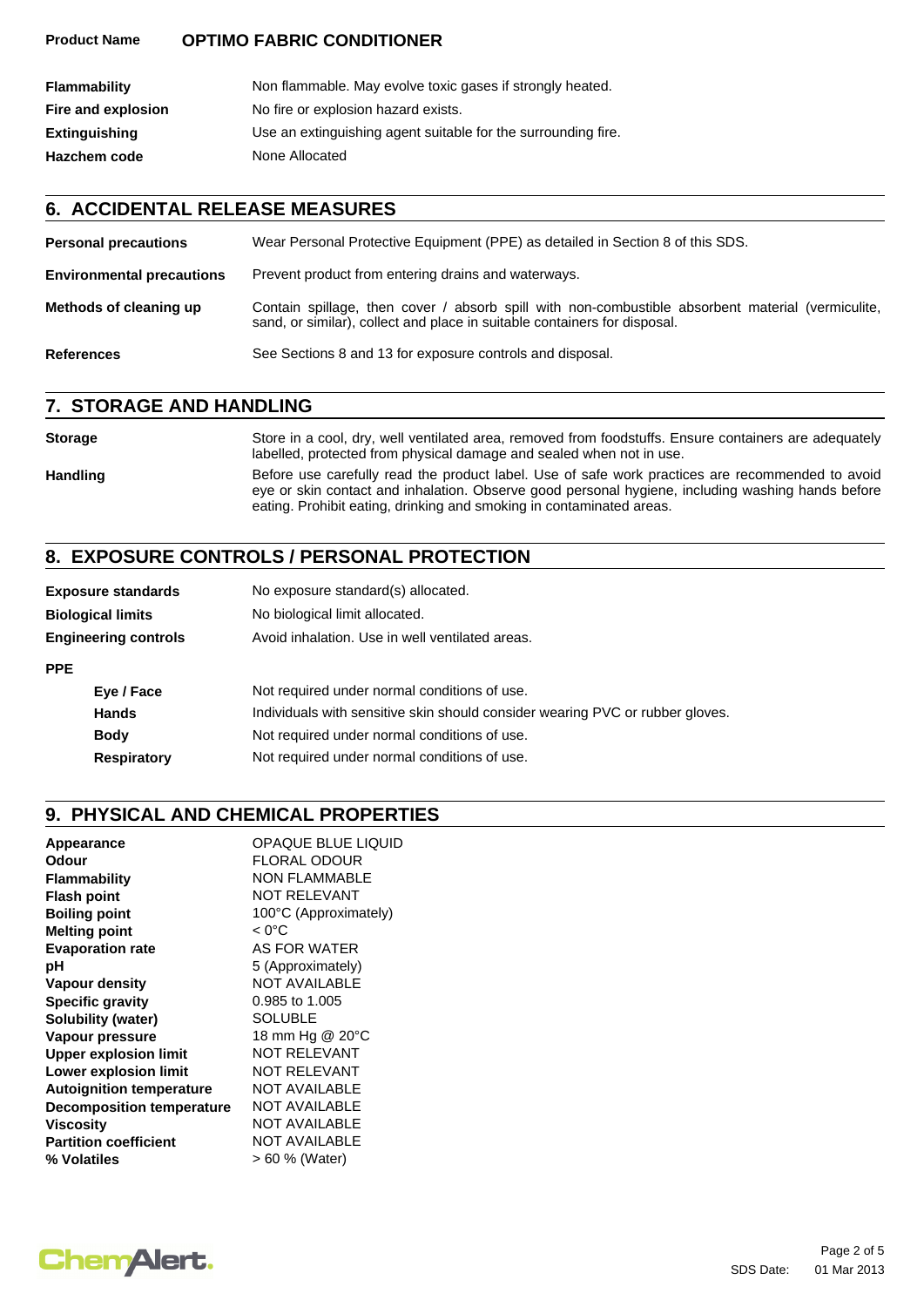#### **Product Name OPTIMO FABRIC CONDITIONER**

## **10. STABILITY AND REACTIVITY**

| <b>Chemical stability</b>                         | Stable under recommended conditions of storage.             |
|---------------------------------------------------|-------------------------------------------------------------|
| <b>Conditions to avoid</b>                        | Avoid heat, sparks, open flames and other ignition sources. |
| <b>Material to avoid</b>                          | Compatible with most commonly used materials.               |
| <b>Hazardous Decomposition</b><br><b>Products</b> | May evolve toxic gases if heated to decomposition.          |
| <b>Hazardous Reactions</b>                        | Polymerization will not occur.                              |

## **11. TOXICOLOGICAL INFORMATION**

| <b>Health Hazard</b><br><b>Summary</b> | Under normal conditions of use, adverse health effects are not anticipated.                                                                                          |  |
|----------------------------------------|----------------------------------------------------------------------------------------------------------------------------------------------------------------------|--|
| Eye                                    | Contact may result in irritation, lacrimation and redness.                                                                                                           |  |
| <b>Inhalation</b>                      | Over exposure may result in irritation of the nose and throat, with coughing. However, under normal<br>conditions of use adverse health effects are not anticipated. |  |
| <b>Skin</b>                            | Prolonged or repeated contact may result in mild irritation.                                                                                                         |  |
| <b>Ingestion</b>                       | Ingestion may result in gastrointestinal irritation, nausea, vomiting, headache and diarrhoea.                                                                       |  |
| <b>Toxicity data</b>                   | No LD50 data available for this product.                                                                                                                             |  |

## **12. ECOLOGICAL INFORMATION**

| <b>Toxicity</b>                                        | No information provided.                                                                                                                                               |
|--------------------------------------------------------|------------------------------------------------------------------------------------------------------------------------------------------------------------------------|
| Persistence and degradability No information provided. |                                                                                                                                                                        |
| <b>Bioaccumulative potential</b>                       | No information provided.                                                                                                                                               |
| Mobility in soil                                       | No information provided.                                                                                                                                               |
| Other adverse effects                                  | This product is not anticipated to cause adverse effects to animal or plant life if released to the<br>environment in small quantities. Not expected to bioaccumulate. |

## **13. DISPOSAL CONSIDERATIONS**

Waste disposal **For small amounts absorb with sand, vermiculite or similar and dispose of to an approved landfill site.** Contact the manufacturer for additional information if larger amounts are involved. Legislation **Dispose of in accordance with relevant local legislation.** 

## **14. TRANSPORT INFORMATION**

#### **NOT CLASSIFIED AS A DANGEROUS GOOD BY THE CRITERIA OF THE ADG CODE**

|                          | <b>LAND TRANSPORT</b><br>(ADG) | <b>SEA TRANSPORT</b><br>(IMDG / IMO) | <b>AIR TRANSPORT</b><br>(IATA / ICAO) |
|--------------------------|--------------------------------|--------------------------------------|---------------------------------------|
| UN number                | None Allocated                 | None Allocated                       | None Allocated                        |
| Proper shipping name     | None Allocated                 | None Allocated                       | None Allocated                        |
| <b>DG class/Division</b> | None Allocated                 | None Allocated                       | None Allocated                        |
| Subsidiary risk(s)       | None Allocated                 | None Allocated                       | None Allocated                        |
| Packing group            | None Allocated                 | None Allocated                       | None Allocated                        |
| Hazchem code             | None Allocated                 |                                      |                                       |

## **15. REGULATORY INFORMATION**

Poison schedule **A** poison schedule number has not been allocated to this product using the criteria in the Standard for the Uniform Scheduling of Medicines and Poisons (SUSMP)

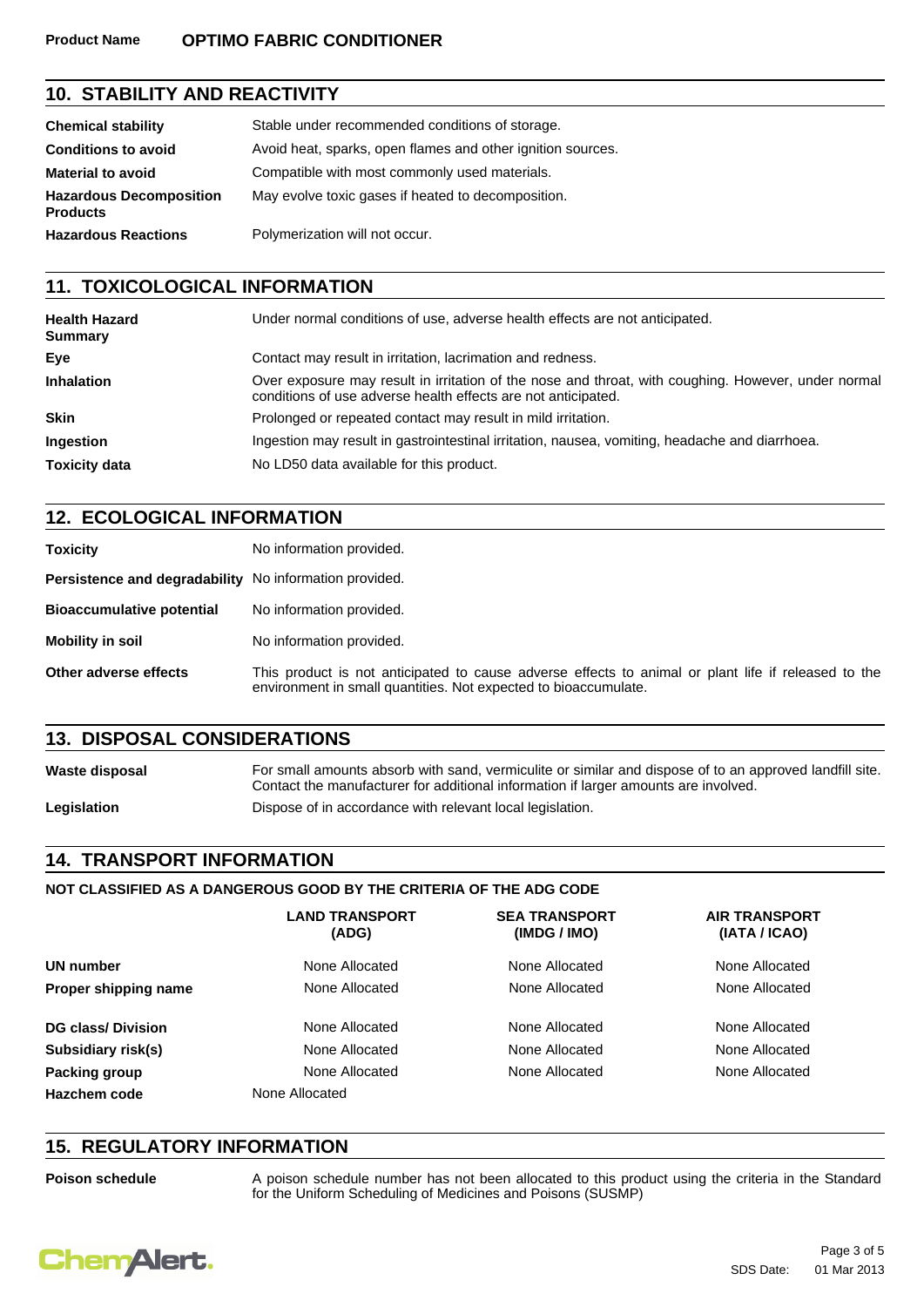#### **Product Name OPTIMO FABRIC CONDITIONER**

**Inventory Listing(s) AUSTRALIA: AICS (Australian Inventory of Chemical Substances)** All components are listed on AICS, or are exempt.

## **16. OTHER INFORMATION**

| <b>Additional information</b>                                                                                                                                                                                                                                                                                                                                                                                                                                                                                                                                                                                                                                          |                                                                                                                                                                                                                                                                                                                                                                                                                                                                                                                                                                                                                                                                                                                                                                                                                                                                                                                                                                                                                                                                     | PERSONAL PROTECTIVE EQUIPMENT GUIDELINES:<br>The recommendation for protective equipment contained within this report is provided as a guide<br>only. Factors such as method of application, working environment, quantity used, product<br>concentration and the availability of engineering controls should be considered before final selection<br>of personal protective equipment is made.                                                                                                                |  |  |
|------------------------------------------------------------------------------------------------------------------------------------------------------------------------------------------------------------------------------------------------------------------------------------------------------------------------------------------------------------------------------------------------------------------------------------------------------------------------------------------------------------------------------------------------------------------------------------------------------------------------------------------------------------------------|---------------------------------------------------------------------------------------------------------------------------------------------------------------------------------------------------------------------------------------------------------------------------------------------------------------------------------------------------------------------------------------------------------------------------------------------------------------------------------------------------------------------------------------------------------------------------------------------------------------------------------------------------------------------------------------------------------------------------------------------------------------------------------------------------------------------------------------------------------------------------------------------------------------------------------------------------------------------------------------------------------------------------------------------------------------------|----------------------------------------------------------------------------------------------------------------------------------------------------------------------------------------------------------------------------------------------------------------------------------------------------------------------------------------------------------------------------------------------------------------------------------------------------------------------------------------------------------------|--|--|
|                                                                                                                                                                                                                                                                                                                                                                                                                                                                                                                                                                                                                                                                        |                                                                                                                                                                                                                                                                                                                                                                                                                                                                                                                                                                                                                                                                                                                                                                                                                                                                                                                                                                                                                                                                     | <b>HEALTH EFFECTS FROM EXPOSURE:</b><br>It should be noted that the effects from exposure to this product will depend on several factors<br>including: frequency and duration of use; quantity used; effectiveness of control measures; protective<br>equipment used and method of application. Given that it is impractical to prepare a ChemAlert report<br>which would encompass all possible scenarios, it is anticipated that users will assess the risks and<br>apply control methods where appropriate. |  |  |
| ACGIH<br><b>Abbreviations</b><br>CAS#<br><b>CNS</b><br><b>Central Nervous System</b><br>EC No.<br>EC No - European Community Number<br><b>GHS</b><br>Globally Harmonized System<br><b>IARC</b><br>International Agency for Research on Cancer<br>LD50<br>Lethal Dose, 50% / Median Lethal Dose<br>Milligrams per Cubic Metre<br>mg/m <sup>3</sup><br>PEL<br>Permissible Exposure Limit<br>pH<br>alkaline).<br>Parts Per Million<br>ppm<br><b>REACH</b><br>STOT-RE<br>Specific target organ toxicity (repeated exposure)<br>STOT-SE<br>Specific target organ toxicity (single exposure)<br><b>SUSMP</b><br><b>TLV</b><br><b>Threshold Limit Value</b><br><b>TWA/OEL</b> |                                                                                                                                                                                                                                                                                                                                                                                                                                                                                                                                                                                                                                                                                                                                                                                                                                                                                                                                                                                                                                                                     | American Conference of Governmental Industrial Hygienists<br>Chemical Abstract Service number - used to uniquely identify chemical compounds<br>relates to hydrogen ion concentration using a scale of 0 (high acidic) to 14 (highly<br>Regulation on Registration, Evaluation, Authorisation and Restriction of Chemicals<br>Standard for the Uniform Scheduling of Medicines and Poisons<br>Time Weighted Average or Occupational Exposure Limit                                                             |  |  |
| <b>Revision history</b>                                                                                                                                                                                                                                                                                                                                                                                                                                                                                                                                                                                                                                                | <b>Revision</b>                                                                                                                                                                                                                                                                                                                                                                                                                                                                                                                                                                                                                                                                                                                                                                                                                                                                                                                                                                                                                                                     | <b>Description</b>                                                                                                                                                                                                                                                                                                                                                                                                                                                                                             |  |  |
|                                                                                                                                                                                                                                                                                                                                                                                                                                                                                                                                                                                                                                                                        | 1.1                                                                                                                                                                                                                                                                                                                                                                                                                                                                                                                                                                                                                                                                                                                                                                                                                                                                                                                                                                                                                                                                 | <b>Standard SDS Review</b>                                                                                                                                                                                                                                                                                                                                                                                                                                                                                     |  |  |
|                                                                                                                                                                                                                                                                                                                                                                                                                                                                                                                                                                                                                                                                        | 1.0                                                                                                                                                                                                                                                                                                                                                                                                                                                                                                                                                                                                                                                                                                                                                                                                                                                                                                                                                                                                                                                                 | Initial SDS creation                                                                                                                                                                                                                                                                                                                                                                                                                                                                                           |  |  |
| <b>Report status</b>                                                                                                                                                                                                                                                                                                                                                                                                                                                                                                                                                                                                                                                   | This document has been compiled by RMT on behalf of the manufacturer, importer or supplier of<br>the product and serves as their Safety Data Sheet ('SDS').<br>It is based on information concerning the product which has been provided to RMT by the<br>manufacturer, importer or supplier or obtained from third party sources and is believed to<br>represent the current state of knowledge as to the appropriate safety and handling precautions for<br>the product at the time of issue. Further clarification regarding any aspect of the product should<br>be obtained directly from the manufacturer, importer or supplier.<br>While RMT has taken all due care to include accurate and up-to-date information in this SDS, it<br>does not provide any warranty as to accuracy or completeness. As far as lawfully possible, RMT<br>accepts no liability for any loss, injury or damage (including consequential loss) which may be<br>suffered or incurred by any person as a consequence of their reliance on the information<br>contained in this SDS. |                                                                                                                                                                                                                                                                                                                                                                                                                                                                                                                |  |  |
| <b>Prepared by</b>                                                                                                                                                                                                                                                                                                                                                                                                                                                                                                                                                                                                                                                     | Risk Management Technologies<br>5 Ventnor Ave, West Perth<br>Western Australia 6005<br>Phone: +61 8 9322 1711<br>Fax: +61 8 9322 1794<br>Email: info@rmt.com.au<br>Web: www.rmt.com.au                                                                                                                                                                                                                                                                                                                                                                                                                                                                                                                                                                                                                                                                                                                                                                                                                                                                              |                                                                                                                                                                                                                                                                                                                                                                                                                                                                                                                |  |  |